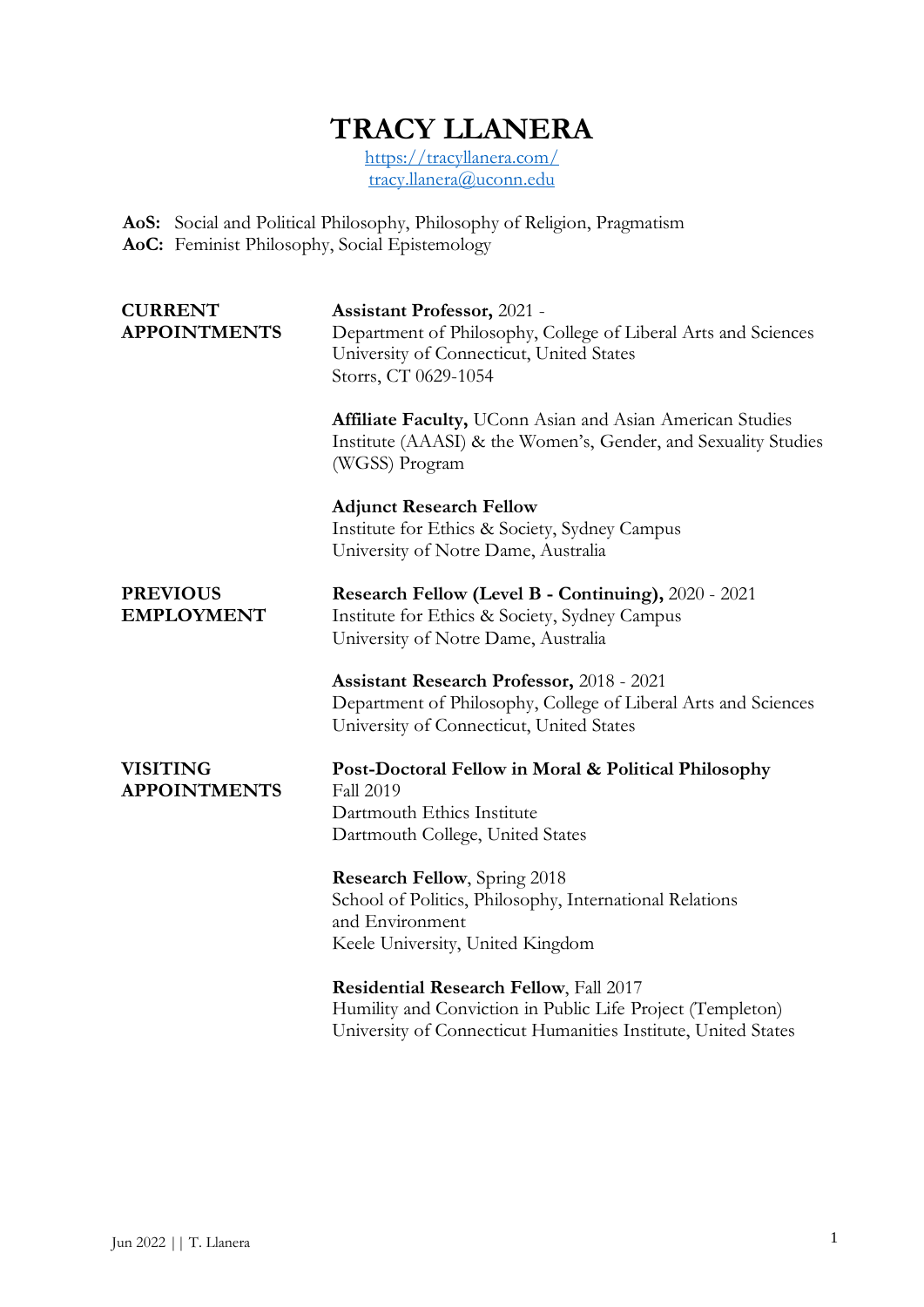**EDUCATION PhD Philosophy,** Macquarie University, Australia, 2016 "Richard Rorty: Rethinking Redemption in Modernity" *International Research Excellence Scholarship*

> **MA Philosophy,** University of Santo Tomas, Philippines, 2011 *Summa cum Laude*

**BA Philosophy**, University of Santo Tomas, Philippines, 2007 *Summa cum Laude; Valedictorian; Rector's Academic Awardee*

# **SCHOLARSHIP**

#### **Books**

- 1. *Richard Rorty: Outgrowing Modern Nihilism* (Palgrave Macmillan, 2020). DOI: [10.1007/978-3-030-45058-8](https://www.palgrave.com/gp/book/9783030450571)
	- Reviewed in *Metaphilosophy* (by Susan Dieleman)
- 2. *A Defence of Nihilism,* co-authored with James Tartaglia (Routledge, 2021). DOI: [10.4324/9780429277962](https://www.routledge.com/A-Defence-of-Nihilism/Tartaglia-Llanera/p/book/9780367230166)

# **Peer-Reviewed Journal Articles**

- 3. "Disavowing Hate: Group Egotism from Westboro to the Klan", *Journal of Philosophical Research* 44 (2019), 13-31. DOI: 10.5840/jpr2019108139
- 4. "Pragmatist Transcendence in Rorty's Metaphilosophy", co-authored with Nicholas H. Smith; special issue on Richard Rorty, *Analyse & Kritik* 41.1 (2019), 97-116. DOI: 10.1515/auk-2019-410107
- 5. "'The Law of the Land has God's Anointing'—Rorty on Religion, Language, and Politics", special issue on Rorty and American Politics, *Pragmatism Today* 10.1 (2019), 46-61.
- 6. "The Brown Babe's Burden", *Hypatia* 34.2 (2019), 374-383. DOI: 10.1111/hypa.12463
- 7. "Richard Rorty and the Concept of Redemption", *International Journal for Philosophy of Religion* 82.2 (2017), 103-118. Lead article. DOI: 10.1007/s11153-016-9596-8
- 8. "Ethnocentrism: Lessons from Richard Rorty and Randy David", Special issue on Imagined Democracies, *Philippine Sociological Review* 65 (2017), 133-149.
- 9. "The Deep Personal Resonance of Nihilism", Special issue on Nihilism and the Meaning of Life, *Journal of Philosophy of Life* 7.1 (2017), 81-91.
- 10. "Rethinking Nihilism: Rorty vs. Taylor, Dreyfus, Kelly", *Philosophy and Social Criticism* 42.9 (2016), 937-950. DOI:10.1177/0191453716645151 - Shortlisted for the 2017 Annette Baier Prize**,** Australasian Association of Philosophy
- 11. "Redeeming Rorty's Private-Public Distinction", *Contemporary Pragmatism* 13.3 (2016), 319-340. DOI:10.1163/18758185-01303005
- 12. "Morality by Words: Murdoch, Nussbaum, Rorty", *Budhi: A Journal of Ideas and Culture* 18.1 (2014), 1-17. Lead article. DOI: 10.13185/bu2014.18101
- 13. "Shattering Tradition: Rorty on Edification and Hermeneutics", *Kritike* 5.1 (2011), 108- 116.
- 14. "Alive Beyond Death! Ricoeur and the Immortalizing Narrative of the Self", *Philosophical Frontiers* 5.1 (2010), 37-42.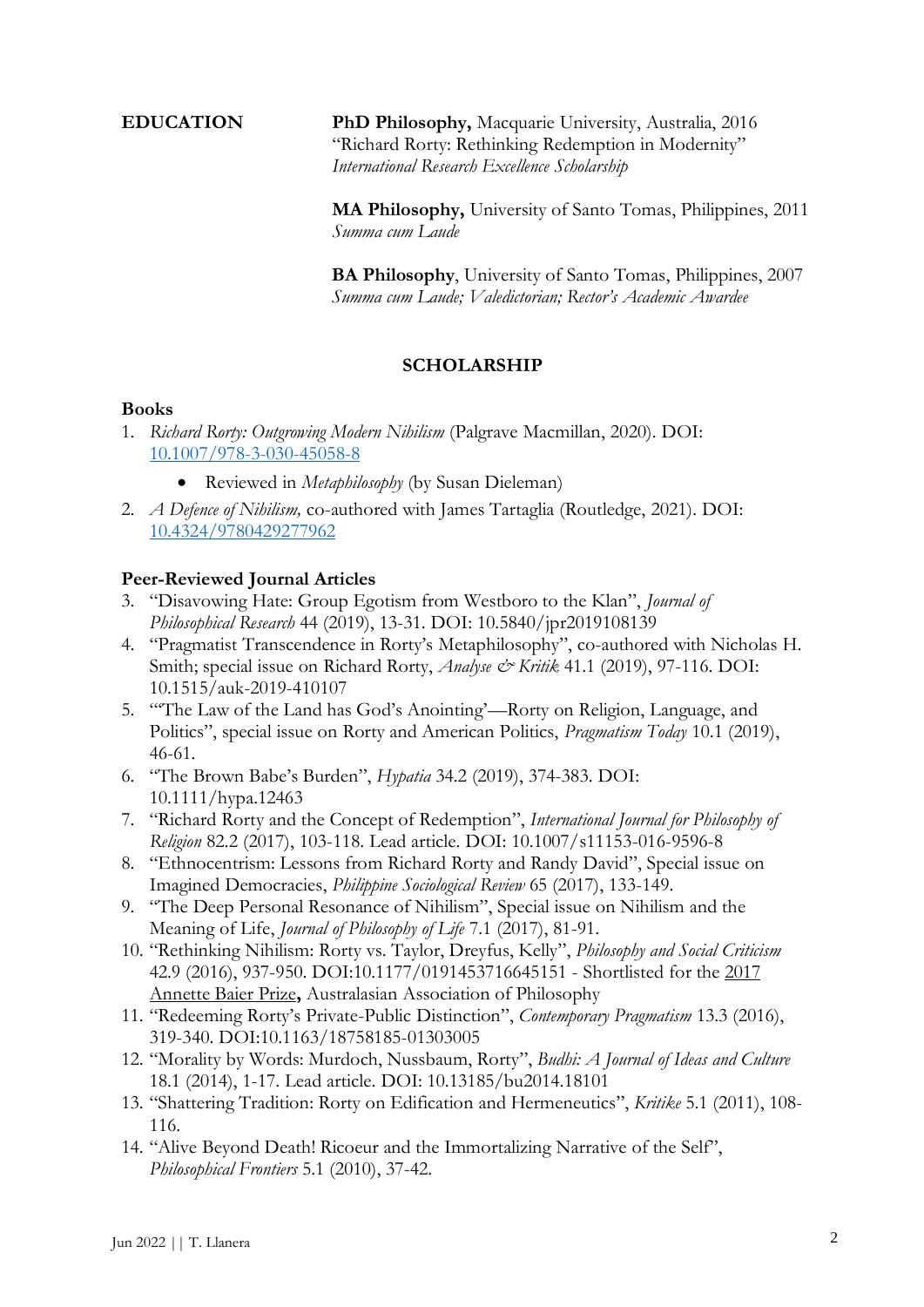15. "The Copernican Revolution in Pragmatism? Dewey on Philosophy and Science", *Kritike* 3.2 (2009), 56-67.

# **Book Chapters**

- 16. "A Culture of Egotism: Rorty and Higher Education" w/ Nicholas H. Smith, *The Promise of the University: Reclaiming Humanity, Humility, and Hope,* ed. Áine Mahon (Springer, 2021), 56-66.
- 17. "Nihilism", *A Companion to Richard Rorty*, ed. Alan Malachowski (Wiley-Blackwell, 2020), 482-489. DOI: [doi.org/10.1002/9781118972199.ch29](https://doi.org/10.1002/9781118972199.ch29)
- 18. "Art of Living: Irony and Redemption from Egotism", *Handbuch Richard Rorty* [*A Companion to Richard Rorty*], ed. Martin Müller (Springer VS, 2019). DOI: doi.org/10.1007/978-3-658-16260-3\_43-1
- 19. **"**Of Private Selves and Public Morals: Philosophy and Literature in Modernity", *Worldmaking: Literature, Language, Culture [FILLM 5]*. Ed. Tom Clark, Emily Finlay and Philippa Kelly (Amsterdam/Philadelphia: John Benjamins, 2017), 77-86. DOI: 10.1075/fillm.5.06lla
- 20. "On Pragmatism, Religion, and Liberalism", *Thomism and Asian Cultures: Celebrating 400 Years of Dialogue Across Civilizations* (Manila: UST Publishing House, 2012), 492-497.

# **Review Essays**

- 21. "Coming to Grips with Realism", Review of *Retrieving Realism* by Hubert Dreyfus and Charles Taylor (Harvard University Press, 2015). *Critical Horizons* 18.3 (2017), 281-288. DOI:10.1080/14409917.2017.1293901
- 22. Dreyfus, Hubert and Sean Kelly, *All Things Shining: Reading the Western Classics to Find Meaning in a Secular Age. Kritike* 6.1 (2012), 119-125.

# **Forthcoming**

- 23. Article: "Pragmatism, Language Games, and the Philippine Drug War." Accepted by *Philosophy and Global Affairs* - Feb 2022.
- 24. Article: "The Misogyny Paradox and the Alt-Right." Accepted by *Hypatia -* Dec 2021.
- 25. Book chapter: "Alt-Right and Women," *Routledge Handbook on Feminist Bioethics,* ed. Stacy Carter, Vikki Entwistle, Catherine Mills, Wendy Rogers, and Jackie Leach Scully. Routledge.

#### **In Progress**

- 26. Essay: "The Ambivalence of Resilience,"APA Newsletter on Asian and Asian American Philosophers and Philosophies on the theme Identity and Solidarity, for Fall 2023. Invited contribution. Draft submitted for review.
- 27. Articles: Précis and Response to Critics, Symposium on *Richard Rorty: Outgrowing Modern Nihilism*, with Sergio Gallegos Ordorica, Kaitlyn Creasy, and Katie Brennan. *The Philosophical Forum.* June 2022. Drafts available.
- 28. Book Chapter: "Women, Hate Groups, and Fanaticism" *The History and Philosophy of Fanaticism,* ed. Paul Katsafanas. Routledge. Invited contribution. Aug 2022.
- 29. Introductory Chapter: "The Burden of Resilience," *Resilience: The Brown Babe's Burden* (ed. Tracy Llanera)*.* The first collection of writings by Filipina philosophers and a key project of the international organization *Women Doing Philosophy* (WDP), whose key mission is to create and claim spaces that promote scholarly, professional, and personal flourishing of Filipina philosophers.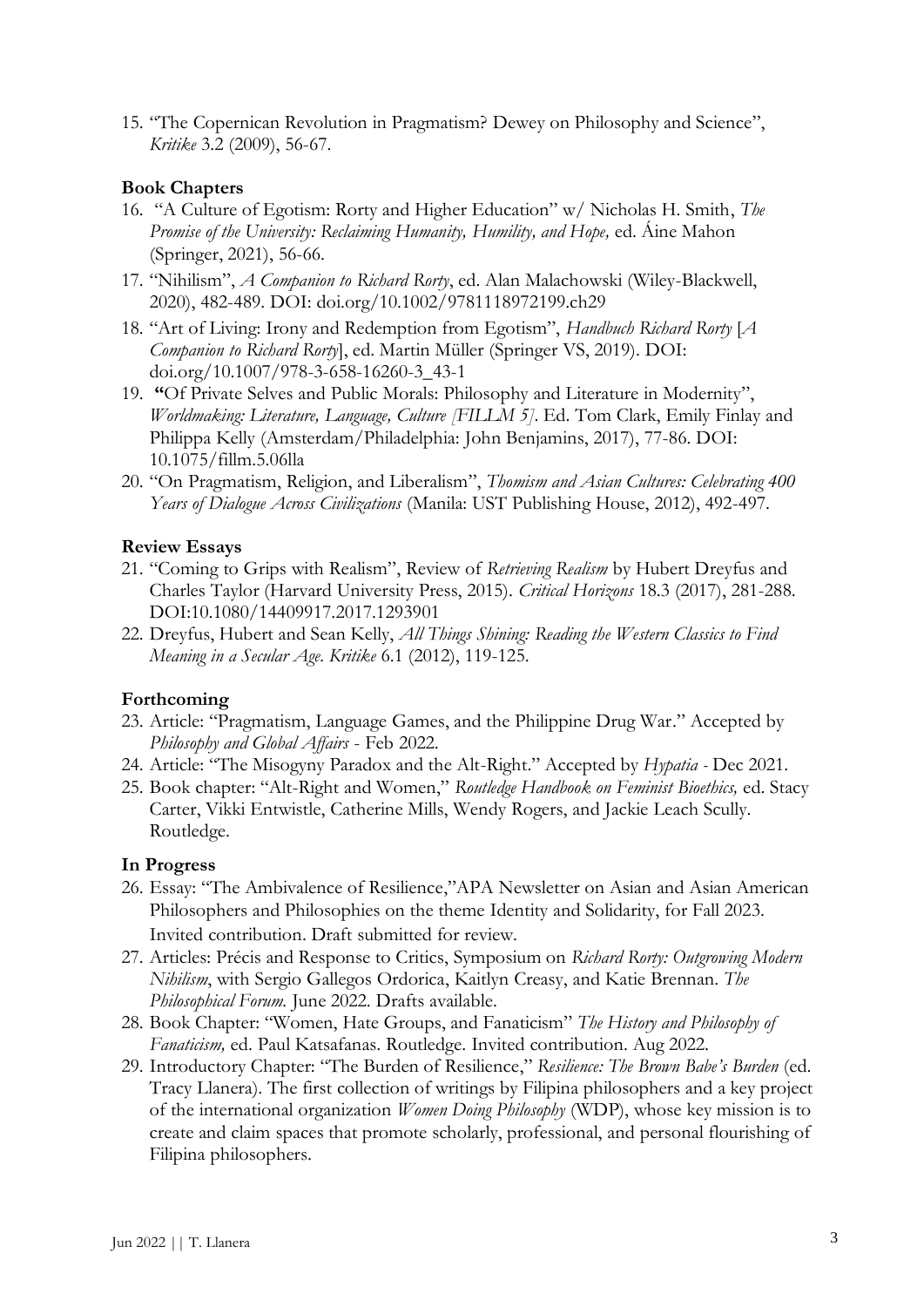30. Essay: title TBD, *Forma de Vida.* Special issue on Feminist Studies and Philosophy. Invited contribution. Sep 2022.

# **PUBLIC PHILOSOPHY ESSAYS**

- 31. ["The Ambivalence of Resilience"](https://blog.apaonline.org/2022/05/23/the-ambivalence-of-resilience/), *Blog of the American Philosophical Association (APA) – Public Philosophy.* May 2022.
- 32. ["Beautiful feminists? Or plain hypocrites? On Simone de Beauvoir and Manon Garcia",](https://beyondtheghetto.substack.com/p/beautiful-feminists-or-plain-hypocrites?) *Beyond the Ghetto: Women Doing Philosophy,* Sep 2021.
- 33. ["Egotism in Higher Education"](https://blogs.cardiff.ac.uk/openfordebate/2021/08/09/egotism-in-higher-education/) (with Nicholas Smith) for Open for Debate, ed. Alessandra Tanesini (Cardiff Unversity, UK), Aug 2021.
- 34. "Can we outgrow the [problem of nihilism?",](https://www.abc.net.au/religion/can-we-outgrow-nihilism-james-tartaglia-and-tracy-llanera/13432122) ABC Radio National Religion & Ethics (Sydney, Australia), Jul 2021.
- 35. ["In/Visible Brown Babes"](https://blog.apaonline.org/2021/03/02/the-women-doing-philosophy-group-in-the-philippines/?amp=1) for Filipino Women Doing Philosophy, *Blog of the American Philosophical Association (APA) - Black Issues in Philosophy.* Mar 2021.
- 36. ["Revisiting the Brown Babe's Burden",](https://blog.apaonline.org/2019/11/12/revisiting-the-brown-babes-burden/) *Blog of the American Philosophical Association (APA) - Black Issues in Philosophy.* Nov 2019.
- 37. ["The Sinners and Victims of Duterte's Drug War",](https://newnaratif.com/research/the-sinners-and-victims-of-dutertes-war-on-drugs/share/cwguhz/9b72e638ad349bcfd1a8369294e6f5e5/) *New Naratif*. Oct 2019.
- 38. ["Seeking Shelter in a Terrifying Father Figure",](https://indypendent.org/2016/10/echoes-of-trump-a-terrifying-father-figure-in-the-philippines/) Print, Nov 2016; ["Echoes of Trump: A](https://indypendent.org/2016/10/21/echoes-trump-terrifying-father-figure-philippines)  [Terrifying Father Figure in the Philippines"](https://indypendent.org/2016/10/21/echoes-trump-terrifying-father-figure-philippines). Online, Oct 2016. *The Indypendent,* Issue 218 (New York).
- 39. ["Unholy War on Drugs brings Cardboard Justice to the Philippines",](https://indypendent.org/2016/10/unholy-war-on-drugs-brings-cardboard-justice-to-the-philippines/) *The Indypendent*  (New York) Oct 2016.

# **MEDIA / INTERVIEWS**

- Interviewed by Iffah Kitchlew, *The Guardian US,* Apr 2022.
- Interviewed by Julia Carmel, ["Yes, You Do Deserve a Little Treat,"](https://www.nytimes.com/2022/04/01/style/yes-you-do-deserve-a-little-treat.html) *The New York Times,* Apr 2022.
- Interview [with Tracy Llanera,](https://american-philosophy.org/i-am-an-american-philosopher-interview-series/i-am-an-american-philosopher-tracy-llanera/) *I am an American Philosopher Series* Society for the Advancement of American Philosophy*,* Mar 2022.
- "Women, the alt-[right, and the liberal centre"](https://www.abc.net.au/radionational/programs/philosopherszone/women,-the-alt-right-and-the-liberal-centre/13477704) (with Louise Richardson-Self), *The Philosopher's Zone* – ABC Radio National (Sydney, Australia), Aug 2021.
- ["Is nihilism compatible with the moral life?",](https://www.abc.net.au/radionational/programs/theminefield/whats-so-bad-about-nihilism/13435690) *The Minefield* with Scott Stephens and Waleed Aly, ABC Radio National (Sydney, Australia), Jul 2021.
- ["Misogyny, Feminism, and the Alt](https://www.3cr.org.au/radicalphilosophy/episode-201604071530/dr-tracy-llanera-speaks-about-nihilism)-Right", *Radical Philosophy* 3CR Community Radio (Melbourne, Australia), Jun 2021.
- "[Good news for nihilists? Life is meaningless after all, say philosophers](https://www.cbc.ca/radio/ideas/good-news-for-nihilists-life-is-meaningless-after-all-say-philosophers-1.6036427)", *Ideas* with Nahlah Ayed - CBC Radio (Toronto, Canada) and Radio National (Australia), May 2021.
- "You Might Need [Some Richard Rorty"](https://www.cbc.ca/radio/ideas/people-are-turning-to-this-late-american-philosopher-in-troubled-times-1.5387197) (The 2<sup>nd</sup> Richard Rorty Society Meeting), radio documentary by Tom Holland, *Ideas* – CBC Radio (Toronto, Canada), Dec 2019.
- ["Richard Rorty and Metaphilosophy"](https://www.abc.net.au/radionational/programs/philosopherszone/richard-rorty-and-transcendence/11546590) (with Nicholas Smith), *The Philosopher's Zone* ABC Radio National (Sydney, Australia), Sep 2019.
- ["Devotion, democracy, and Duterte",](https://www.abc.net.au/radionational/programs/philosopherszone/devotion,-democracy-and-duterte/10762992) *The Philosopher's Zone* ABC Radio National (Sydney, Australia), Feb 2019.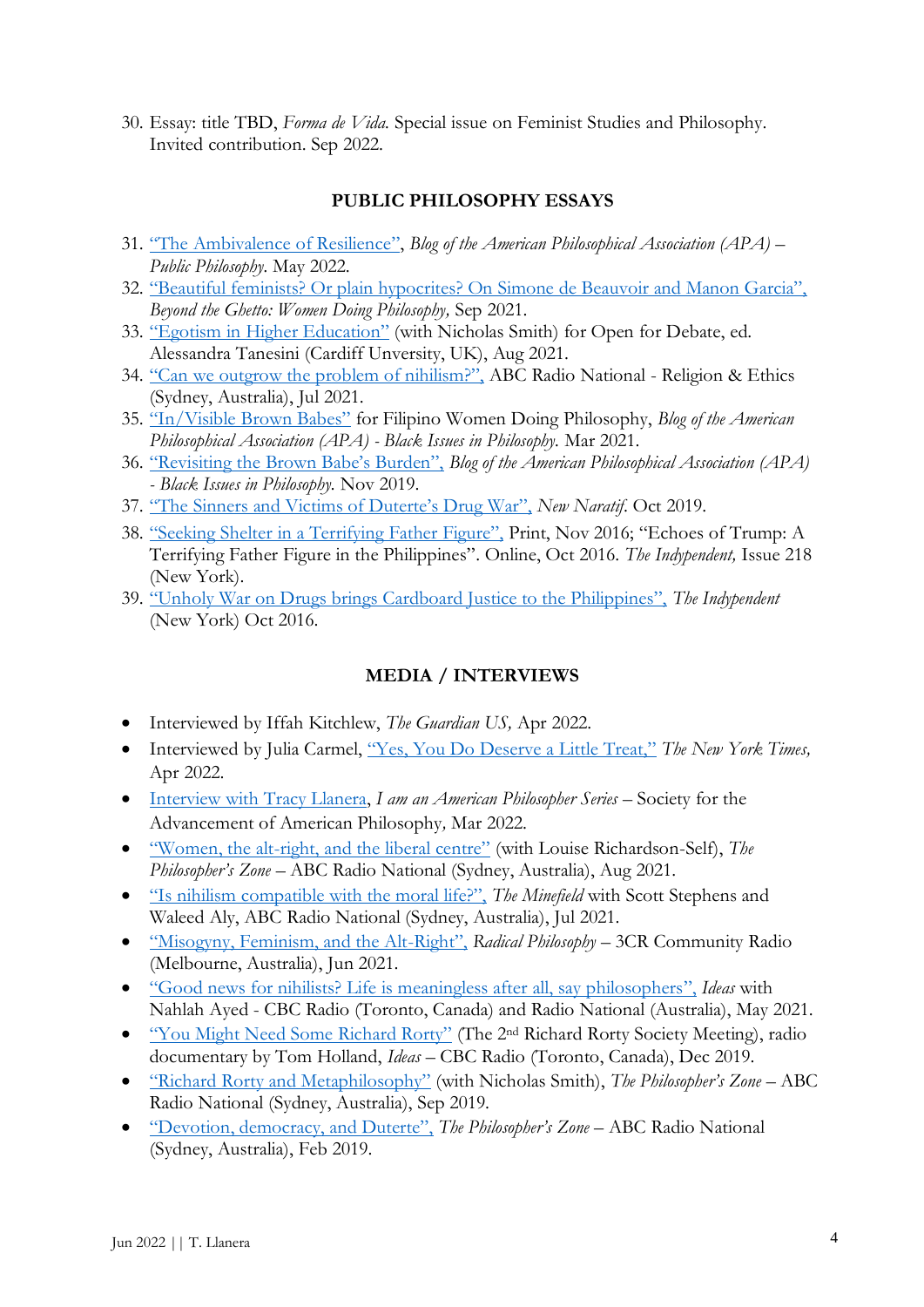• ["Nihilism and Modernity",](https://www.3cr.org.au/radicalphilosophy/episode-201604071530/dr-tracy-llanera-speaks-about-nihilism) *Radical Philosophy* – 3CR Community Radio (Melbourne, Australia), Apr 2016.

#### **RESEARCH FUNDS, SCHOLARSHIPS & AWARDS**

- **2022 Scholarship Facilitation Fund (SFF),** Office of the Vice President for Research (OVPR) Internal Grant, University of Connecticut, for the book project *Resilience: The Brown Babe's Burden* (\$2500)
- **2021 Faculty Award,** Office of the Vice President for Research (OVPR) / American Association of University Professors (AAUP), University of Connecticut, for the APA-2022 Eastern Division Meeting, Baltimore, Maryland (US \$125)
- **2020 Teaching Excellence Award,** Office of the Provost, Student Evaluation of Teaching for Philosophy and Social Ethics Honors (Fall 2019), University of Connecticut
	- **Faculty Travel Award,** Office of the Vice President for Research (OVPR) / American Association of University Professors (AAUP), University of Connecticut, for 47th Annual Meeting of the Society for the Advancement of American Philosophy; Hacienda Santa Clara (HSC), a Texas A&M University signature partner, City of San Miguel de Allende, Mexico (US \$2000)
- **2019 Dartmouth Ethics Institute Post-Doctoral Fellowship,** Moral and Political Philosophy Workshop, Dartmouth College, US (travel and residence)
	- **UCHI Seminar Speaker Support,** University of Connecticut Humanities Institute, Joint Department Colloquium - Philosophy and Political Science for Prof. Nicholas Smith (US \$1000)
	- **Dean's Office ARP Research Fund,** College of Liberal Arts and Sciences, University of Connecticut, for Philosophy, Poetry, and Utopian Politics: The Relevance of Richard Rorty, Cambridge University, UK (US \$2000)
	- **Philosophy Department Fund,** University of Connecticut, for The Philosopher's Zone – ABC Radio National Interview; Macquarie University Work in Progress Philosophy Seminar, Australia; 2nd Richard Rorty Society Meeting on Rorty's Ethics, Penn State University; Association for Asian Studies (AAS) Conference in Boston, MA (US \$4100)
- **2018 Faculty Travel Award,** Office of the Vice President for Research (OVPR) / American Association of University Professors (AAUP), University of Connecticut, for the APA-2019 Pacific Division Meeting, Vancouver, B.C., Canada (US \$2000)
	- **Philosophy Department Fund,** University of Connecticut, for the Association for Asian Studies Conference 2019, Denver, Colorado; Truth and Authoritarianism Workshop, University of Oslo, Norway (US \$3670)
	- **Dean's Office ARP Research Fund,** College of Liberal Arts and Sciences, University of Connecticut, for the University of New South Wales (UNSW) Philosophy Seminar, Australia (US \$2000)
	- **Assistant Research Professorship 2018 – 2021,** Department of Philosophy, College of Liberal Arts and Sciences, University of Connecticut and in partnership with the UConn Humanities Institute and The Templeton Foundation Postdoctoral Grant: (US\$ 168, 000)
	- **Travel Assistance Fund for Philosophers of Color,** The American Philosophical Association – 2018 Pacific Division Meeting, San Diego, CA (US \$500; *declined*)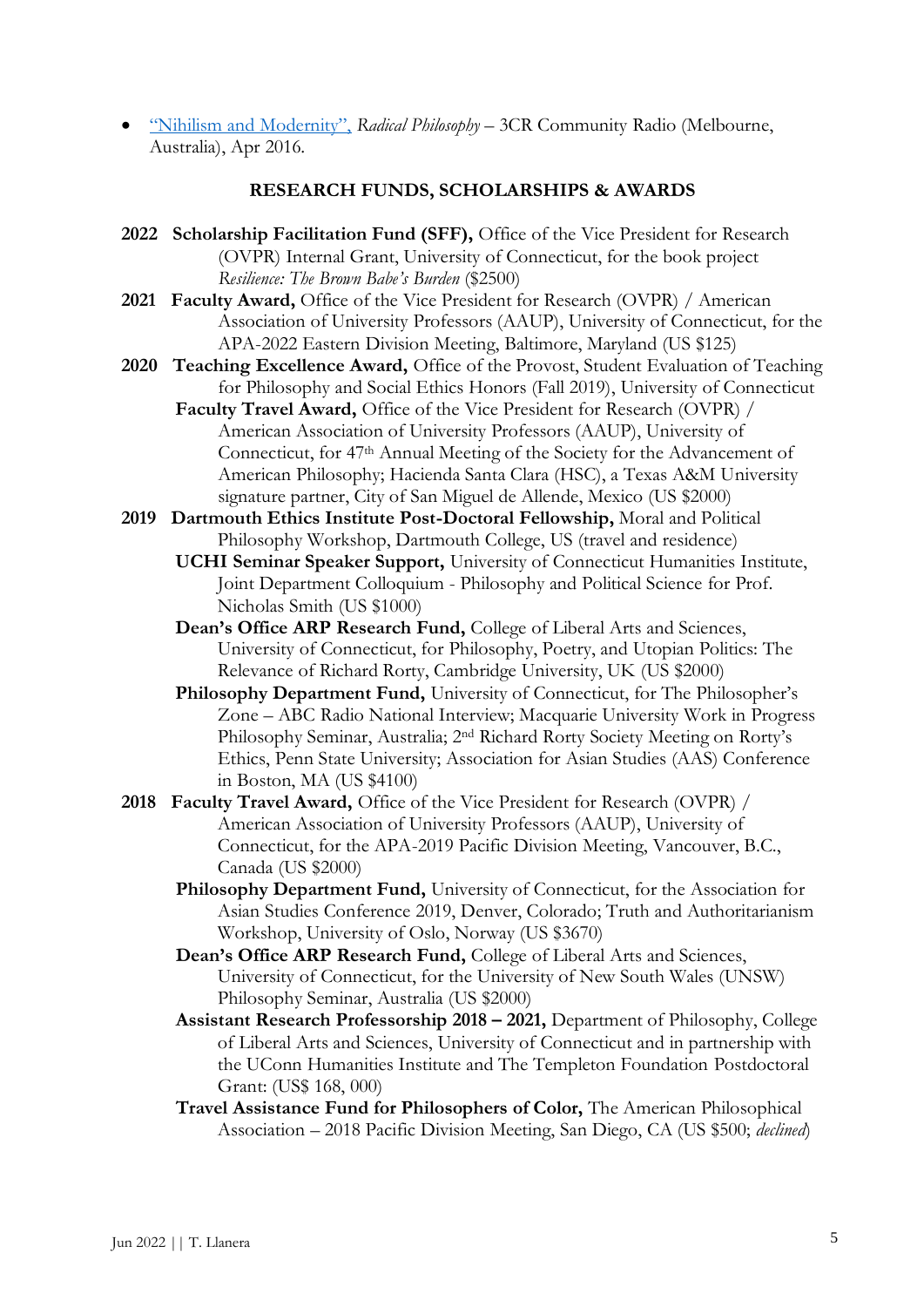- **2017****Shortlist - [Annette Baier Prize,](https://aap.org.au/prizes/annettebaierprize)** Australasian Association of Philosophy**,** annual monetary prize for an outstanding philosophical paper or book chapter published by an Australasian woman in the previous year
	- **Honorarium,** Wittgenstein Workshop, The New School for Social Research, New York, United States (US \$270)
	- **Travel Grant,** UCONN Humanities Institute Templeton; invited presentations at The New School for Social Research and the CUNY Graduate Center (US \$800)
	- **Residential Research Fellowship,** Humility & Conviction in Public Life; UConn Humanities Institute – The Templeton Foundation (US \$33000 – salary and residence)

**Visiting Research Fellowship,** Keele University, United Kingdom

- 2016 Best of Indy Article, "Rodrigo Duterte: Seeking Shelter in a Terrifying Father Figure"  **Teaching Excellence Award,** Open Universities Australia
- **2015 Travel Grant,** MQ Philosophy Department; Australasian Association of Philosophy Conference, MQ University (AU \$250)
	- **Postgraduate Award,** Society for the Advancement of American Philosophy and University College Dublin School of Philosophy; Ireland - Summer Institute on "The Reaches of Pragmatism"  $(E220,$  registration and accommodation)
	- **Travel Grant,** MQ Philosophy Department; Ireland Summer Institute on "The Reaches of Pragmatism" (AU \$3000);
	- **Research Grant,** MQ Philosophy Department; Research visit: United States University of California Berkeley (Prof Hubert Dreyfus), University of California Irvine (Richard Rorty Archive), and A/Prof Mary Varney Rorty (AU \$5000)
- **2013 Travel Grant,** MQ Philosophy Department; Australasian Society for Continental Philosophy Conference, University of Western Sydney (AU \$266) **Postgraduate Award,** The Japan Foundation and the Australasian Universities,
	- Languages & Literature Association; University of Queensland (AU \$500);
- **2012****Travel Grant,** MQ Philosophy Department; New Zealand Australasian Society for Continental Philosophy Conference, University of Auckland (AU \$1330)
	- **Travel Grant,** MQ Philosophy Department; Catholic Institute of Sydney Conference on "The Expressible and the Inexpressible" (AU \$115)
	- **International Research Excellence Scholarship,** MQ University (full tuition and stipend)
- **2011 Postgraduate Award,** Katholische Universität Eichstätt-Ingolstadt, Germany; "Human Rights and Natural Law: An Intercultural Perspective" (€2200 and residence)
	- **Travel Grants,** Bangalore, India: "Mysticism Without Bounds" Conference, Christ University (US \$700 and residence) and University of Santo Tomas (PhP 10000)

#### **TALKS AND PRESENTATIONS**

#### **Forthcoming Talks**

- 1. "On Writing Books and Book Proposals in Philosophy" (Invited), *Abot-Tanaw* Postgraduate Series for Filipina Philosophers, Women Doing Philosophy. Yale-NUS Singapore. Jul 2022.
- 2. "Fanaticism" (Keynote), 2022 Notre Dame School of Virtue & Character on *Good Feelings: Virtues, Vices, and the Emotions*, Institute for Ethics & Society, University of Notre Dame Australia. Oct 2022.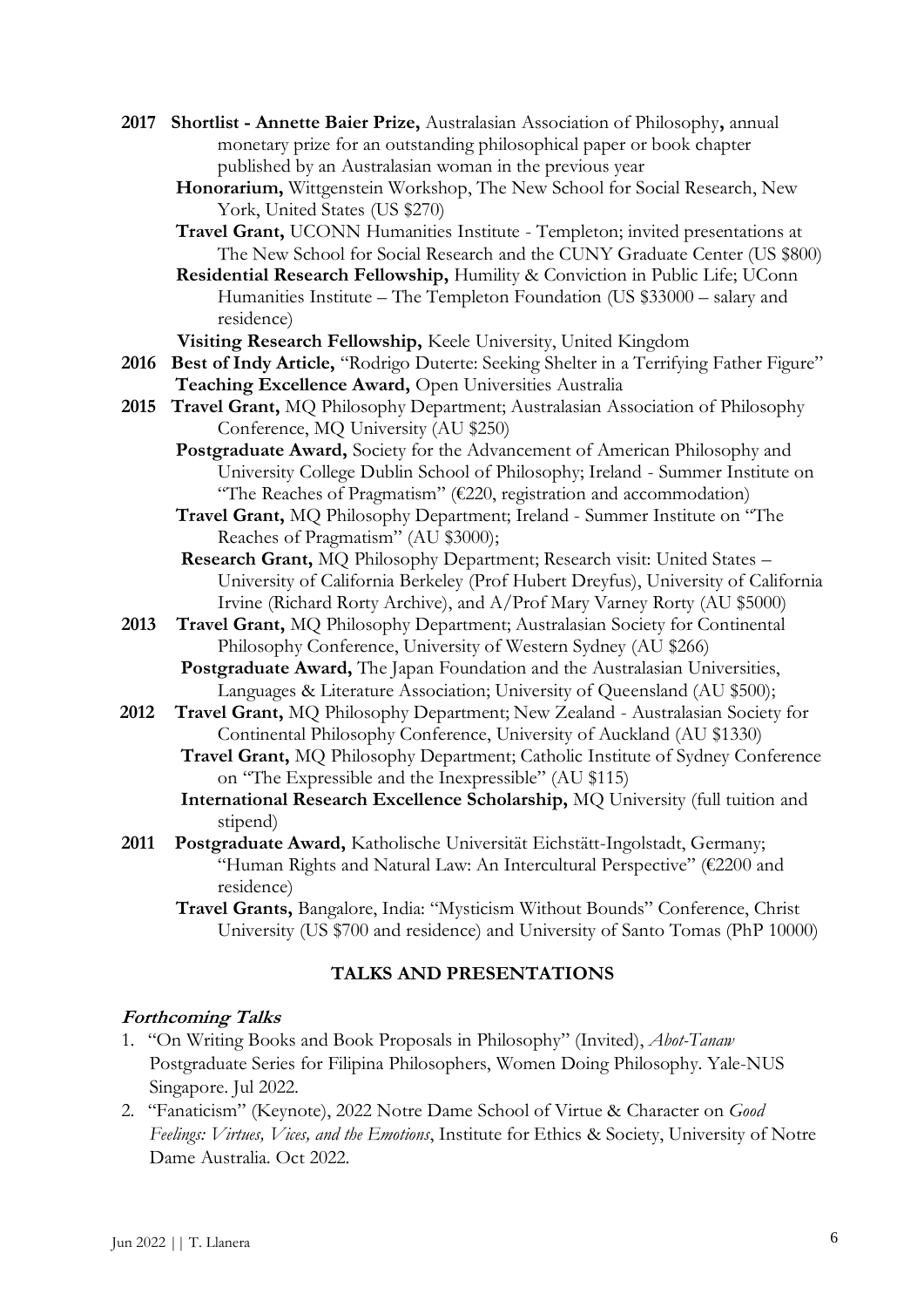- 3. "Women, and Hate Groups, and Fanaticism" (Invited), 51st Annual Philosophy Symposium on Extremism, California State Fullerton. Apr 2023.
- 4. "Response to Critics." Author-meets-critics session on *Richard Rorty: Outgrowing Modern Nihilism* - Richard Rorty Society Panel, 2023 American Philosophical Association Pacific Division Meeting, with Ray Davidson, Elin Danielsen Huckerby, Yvonne Hütter-Almerigi, and Paul Showler. San Francisco, California. Apr 2023.

# **Invited Presentations and Lectures**

- 5. "The Ambivalence of Resilience." *Asian American Identity: A Focus on the Immigrant Experience* (invited), Asian and Asian American Philosophers and Philosophies Committee Session, 2022 American Philosophical Association Eastern Division Meeting. Baltimore, Maryland. Jan 2022.
- 6. "Misogyny, Feminism, and the Alt-Right", in *Resentment, Guilt, and Shame Under Patriarchy (A Public Panel),* with Kate Manne, Filipa-Melo Lopes, Louise Richardson-Self, Tracy Llanera, Noelle Leslie Dela Cruz, and Paul-Mikhail Catapang-Podosky. An ARC/DECRA-funded project for the public organized by Dr. Louise Richardson-Self, in collaboration with Women Doing Philosophy and the Australasian Association of Philosophy. Aug 2021.
- 7. "Sin, Drugs, and Death: A Lecture on Pragmatism and Philosophy of Language", 8th Watzlawik Annual Lecture, Department of Philosophy, University of San Carlos, Philippines. Apr 2021.
- 8. "Pragmatism, Language Games, and the Philippine Drug War", Standards of Decision-Making Across Cultures (SDAC) Guest Lecture Series, Friedrich-Alexander Universität Erlangen-Nürnberg. Nov 2020.
- 9. "In/Visible Brown Babes" (synthesis), The Brown Babe's Burden 2020, Women Doing Philosophy. Oct 2020.
- 10. "Pragmatist Transcendence in Rorty's Metaphilosophy" (Response: Martin Müller), Philosophy, Poetry, and Utopian Politics: The Relevance of Richard Rorty, Cambridge University, UK. Sep 2019.
- 11. "Moral Progress? Synopsis and Open Issues", Philosophy, Poetry, and Utopian Politics: The Relevance of Richard Rorty, Cambridge University, UK. Sep 2019.
- 12. "Pernicious Truths: Pragmatism and Language Games", Truth versus the Rhetoric of Truth: Authority, Realism, and Power, University of Oslo, Norway. Jun 2019.
- 13. "Rorty, Transcendence and Metaphilosophy", Richard Rorty Society Panel, 2019 American Philosophical Association Pacific Division Meeting, Vancouver, B.C., Canada. Apr 2019.
- 14. "Pragmatism and Language Games", Language and Power Workshop, University of Connecticut Humanities Institute. Apr 2019.
- 15. "Duterte's Resilient Charisma", Roundtable: Rising Messiah and Fallen Heroes Authoritarianism in Southeast Asia, Association for Asian Studies Conference, Denver, Colorado, U.S. Mar 2019.
- 16. "'The Law of the Land has God's Anointing'—Rorty on Religion, Language, and Politics", UConn Political Theory Workshop (Apr 2019).
- 17. "'The Law of the Land has God's Anointing'—Rorty on Religion, Language, and Politics", University of New South Wales Philosophy Seminar, Australia. Dec 2018.
- 18. "The Brown Babe's Burden", The Platonic Society Women in Philosophy Seminar, Macquarie University, Australia. May 2018.
- 19. "Radical Conversion", Royal Institute of Philosophy Lecture, Keele University, United Kingdom. Feb 2018.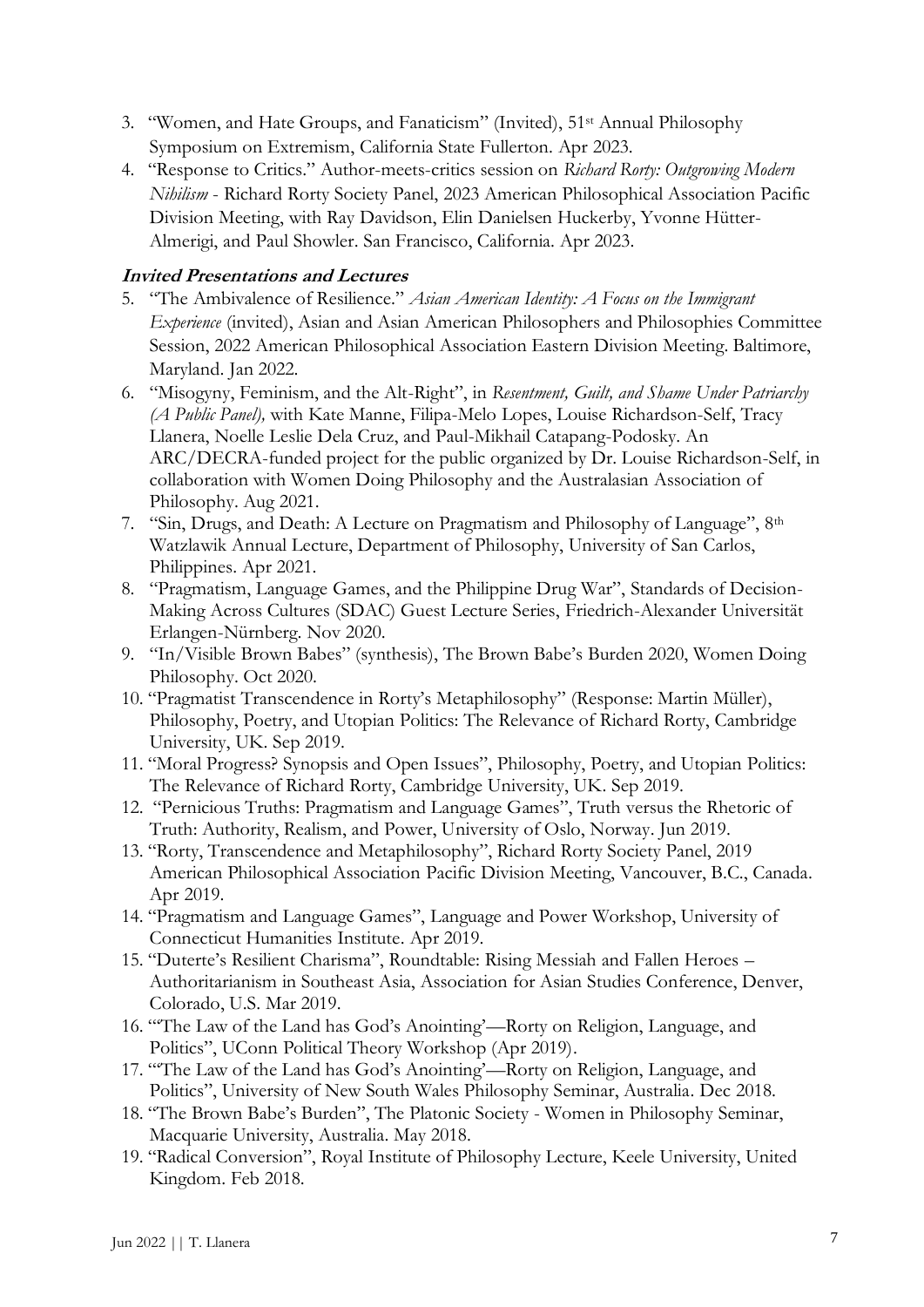- 20. "Rorty and Bernstein: Egotism and Irony", Wittgenstein Workshop, The New School for Social Research, New York, United States. Nov 2017.
- 21. "Egotism from Westboro to the Klan", New York Society of Women in Philosophy / SWIPShop, CUNY Graduate Center, United States. Nov 2017.
- 22. "Redemption in a Secular Age", Institute for Ethics and Society Seminar, University of Notre Dame, Australia. Aug 2015.
- 23. "Of Private Selves and Public Morals: Philosophy and Literature in Modernity", Research Seminar - University of Santo Tomas, Philippines. Jul 2013.
- 24. "Morality by Words: Murdoch, Nussbaum, Rorty", Philosophy Research Seminar De La Salle University, Philippines. Dec 2012.

#### **Conference and Workshop Presentations**

- 25. "Précis" and "Response to Critics." Author-meets-critics session on *Richard Rorty: Outgrowing Modern Nihilism*, 49th Annual Meeting of the Society for the Advancement of American Philosophy (SAAP), with Sergio Gallegos Ordorica, Kaitlyn Creasy, and Katie Brennan. Rollins College, Winter Park, Florida. Mar 2022.
- 26. "Misogyny, Feminism, and the Alt-Right", Panel on *Hate and Misogyny Online*, Australasian Association of Philosophy Conference, University of Waikato, New Zealand. Jul 2021.
- 27. "Subordination, Submission, and Suppression," Combatting Toxic Cultures in Academia Women Doing Philosophy and Beyond the Ghetto. May 2021. Link: [https://fb.watch/5H7kiRLFaC/](https://nam10.safelinks.protection.outlook.com/?url=https%3A%2F%2Ffb.watch%2F5H7kiRLFaC%2F&data=04%7C01%7C%7C45d12d43a3d74d15e04f08d91fca1c29%7C17f1a87e2a254eaab9df9d439034b080%7C0%7C0%7C637575775173329225%7CUnknown%7CTWFpbGZsb3d8eyJWIjoiMC4wLjAwMDAiLCJQIjoiV2luMzIiLCJBTiI6Ik1haWwiLCJXVCI6Mn0%3D%7C1000&sdata=fhkFQ1zeLH49hH5lAdgqMoutOhtY2Lev%2FtZUe3DJLDs%3D&reserved=0)
- 28. "Misogyny, Feminism, and the Alt-Right", UConn Brown Bag. Apr 2021.
- 29. "Pragmatism, Language Games, and the Philippine Drug War", 47th Annual Meeting of the Society for the Advancement of American Philosophy; Theme: Inter-American Philosophy, Hacienda Santa Clara (HSC), a Texas A&M University signature partner, City of San Miguel de Allende, Mexico. Mar 2020.
- 30. "Disavowing Hate: Group Egotism from Westboro to the Klan", 2nd Richard Rorty Society Meeting on Rorty's Ethics, Penn State University, US. Nov 2019.
- 31. "Pernicious Truths: Pragmatism and Language Games", Macquarie University Work in Progress Seminar. Aug 2019.
- 32. "Inclusive Pedagogies", Climate Committee: Heather Battaly, Alexus McLeod, Teresa Allen, and Phillip Baron, Philosophy Brown Bag, University of Connecticut. Apr 2019.
- 33. "'The Law of the Land has God's Anointing'—Rorty on Religion, Language, and Politics", UCHI Social Epistemology Workshop – SEWing Circle. Nov 2018.
- 34. "Salvaging Language, Salvaging Politics", Philosophy Brown Bag, University of Connecticut. Oct 2018.
- 35. "Egotism from Westboro to the Klan", MQ University, Work-in-Progress Seminar. April 2018.
- 36. "Egotism from Westboro to the Klan", Philosophy Brown Bag, University of Connecticut. Oct 2017.
- 37. "Egotism in Public Discourse", Uconn Humanities Institute Social Epistemology Workshop - SEWing Circle (Dec 2017)
- 38. "Two Cases of Egotism", Uconn Humanities Institute Research Fellows Roundtable. Sep 2017.
- 39. "Two Cases of Egotism", Uconn Humanities InstituteFellow Talk. Nov 2017.
- 40. "Polytheism from Nietzsche to Rorty", Philosophy of Religion Workshop, University of Notre Dame, Australia. Apr 2017.
- 41. "The Cultural Problem of Nihilism", Religion & Society Interdisciplinary Workshop, MQ University, Australia. Feb 2017.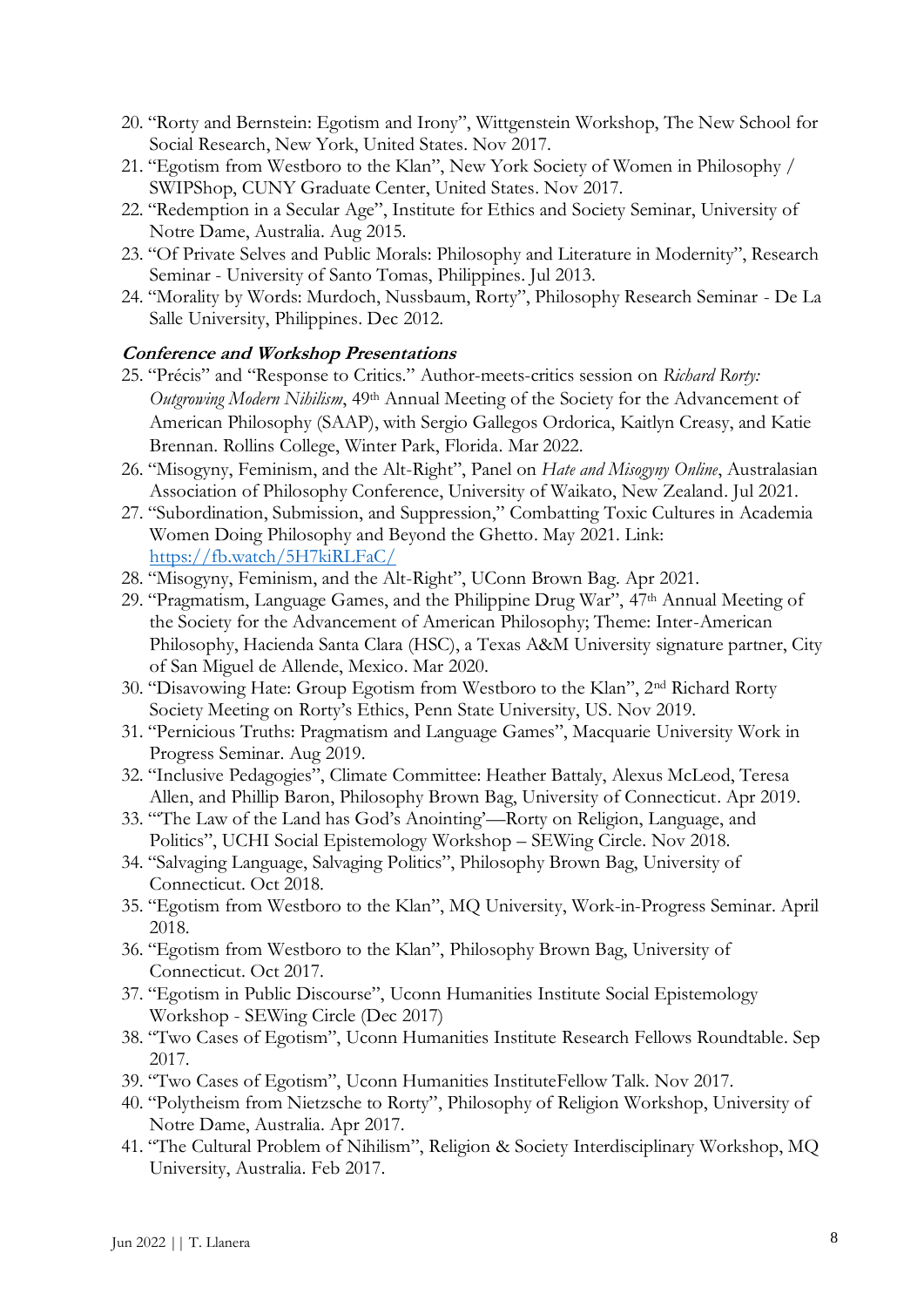- 42. "Redemption and Nihilism: Rorty vs. Taylor, Dreyfus, and Kelly", Richard Rorty Society Inaugural Meeting, Hamilton College, United States. Sep 2016.
- 43. "Self-creation and Solidarity as Strategies for Self-enlargement", Australasian Society for Continental Philosophy Conference, University of New South Wales, Australia. Dec 2015.
- 44. "Redemption in a Secular Age", Conférence Mondiale des Institutions Universitaires Catholiques de Philosophie Conference, Australian Catholic University, Australia. Jul 2015.
- 45. "Rethinking the Relationship between Egotism and Nihilism", Australasian Association of Philosophy Conference, MQ University, Australia (Jul 2015);
- 46. "Rorty, Egotism, and Nihilism", Society for the Advancement of American Philosophy Summer Institute, UC Dublin, Ireland. Jun 2015).
- 47. "Egotism and Nihilism", MQ University, Research Seminar, Australia. Jun 2015.
- 48. "Rorty and Redemption", Australasian Society for Continental Philosophy Conference, University of Western Sydney, Australia. Dec 2013.
- 49. "Of Private Selves and Public Morals: Philosophy and Literature in Modernity", Australasian Universities, Languages & Literature Association Congress, University of Queensland, Australia. Jul 2013.
- 50. "Morality by Words: Murdoch, Nussbaum, Rorty", Australasian Society for Continental Philosophy Conference, University of Auckland, New Zealand. Dec 2012.
- 51. "On the Immanent Counter-Enlightenment", Biennial Conference in Philosophy, Religion and Culture, Catholic Institute of Sydney, Australia. Oct 2012.;
- 52. "On the Immanent Counter-Enlightenment", MQ University Research Seminar, Australia. Sep 2012.
- 53. "On Pragmatism, Religion, and Liberalism", The Quadricentennial International Philosophy Congress, University of Santo Tomas, Philippines. May 2011.
- 54. "Shattering Tradition: Rorty on Edification and Hermeneutics", Philosophical Association of the Philippines Conference, Miriam College, Philippines. Apr 2011.
- 55. "The Rortyan Imagination and the Ricoeurean Narrative", The Grace of Space: Tribute Lectures in Honor of Prof Leovino Ma. Garcia, Ateneo de Manila University, Philippines. Jan 2011.
- 56. "Mysticism: Epistemologized and De-Politicized Through Pragmatism", Mysticism Without Bounds Conference, Christ University, Bangalore, India. Jan 2011.
- 57. "Breaking the Mirrored Man: Rorty and Pragmatism", Philosophical Association of the Philippines Conference. Apr 2010.

# **TEACHING**

#### **Lecturer at the University of Connecticut**

#### **Graduate**

- 3530 Seminar on Recent Social and Political Philosophy: *Politics, Extremism and Conversion* – Spring 2021, Fall 2022
- Independent Study on Nihilism Spring 2021

#### Undergraduate

- 3231 Advanced Philosophy of Religion Spring 2022
- 2217 Social and Political Philosophy –Fall 2021, Spring 2022, 2021, 2020 & 2019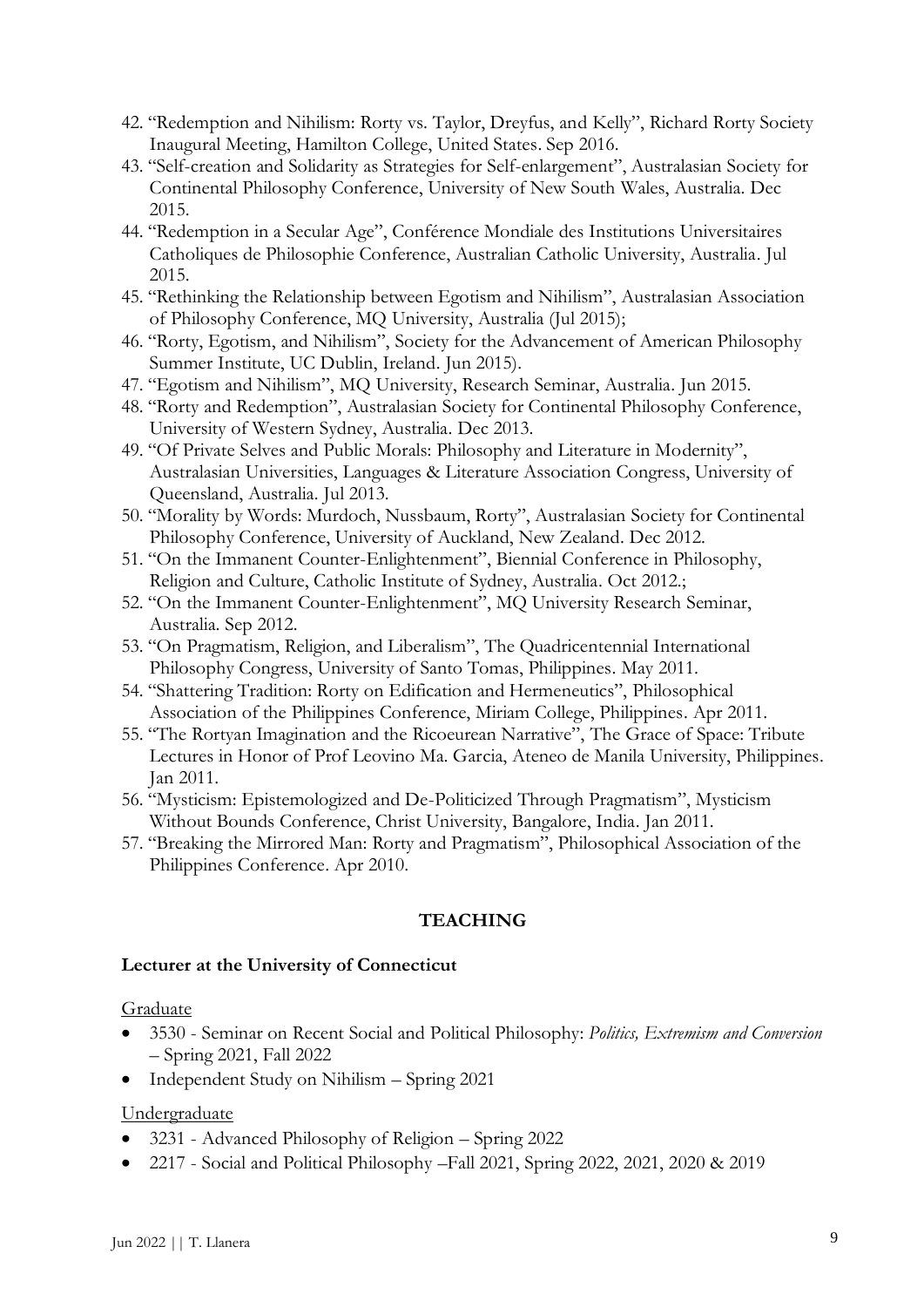- 1105 Philosophy and Religion (Honors) Fall 2018
- 1104 Philosophy and Social Ethics Spring 2022 (Honors), Fall 2021 and 2022 (Mega), 2020 (Honors) & 2019 (Honors)

# **Visiting Lecturer**

- Philosophy of Religion 2013 Term 2 & 2016 Term 1, MQ University, Australia
- Ethics (substitute) 2010 Term 1, University of Santo Tomas, Philippines
- Logic (substitute) 2010 Term 1, University of Santo Tomas, Philippines

# **Teaching Associate**

- Research Paradigms (Graduate Seminar) 2018 Term 1 & 2017 Term 1, MQ University, Australia
- Film and Philosophy 2017 Period 3 for Open Universities Australia
- Theories of Justice 2018 Term 1, MQ University, 2015 Period 3 for Open Universities Australia
- Philosophy of Religion 2017 Term 1 & 2, 2016 Term 1, 2013 Term 2 for MQ University; 2017 Period 1, 2016 Periods 2 & 4, 2015 Period 4 for Open Universities Australia
- Happiness Goodness and Justice (Philosophy, Morality and Society) 2016 Term 2, 2013 Term 1 for MQ University; 2016 Period 1, 2015 Period 2 for Open Universities Australia

# **Unit Developer**

- Philosophy of Religion 2016 MQ University & Open Universities Australia
- Metaphysics 2016 MQ University & Open Universities Australia

# **SERVICE TO PROFESSION**

# **Advising**

PhD Co-supervisor, Katherine Peters (UConn, 2022-) PhD Committee Member, Eric Berg (UConn, 2021- ) PhD Committee Member, Taylor Tate (UConn, 2020-) MA Philosophy external reviewer, Alistair Kitchen (University of Sydney, 2017)

# **Committees and Department Affairs at UConn**

Member, Undergraduate Committee (2021-) Member, Graduate Admissions Committee (2021-2022) Member, Climate Committee (2018-2021) Member, Search Committee - Assistant Professor hire, Catalyzing Anti-Racist and Decolonial Futures (CARDF) for the UConn Philosophy Department (Spring 2021) Member, Committee - Assistant Research Professor hire in Philosophical Logic (Spring 2021) Correspondent, Philosophy in the News (2020-ongoing)

# **Journals**

Associate Editor, *Philosophy and Global Affairs,* ed. Lewis Gordon and Jane Gordon at UCONN-Storrs, in collaboration with the Department of Philosophy, the Department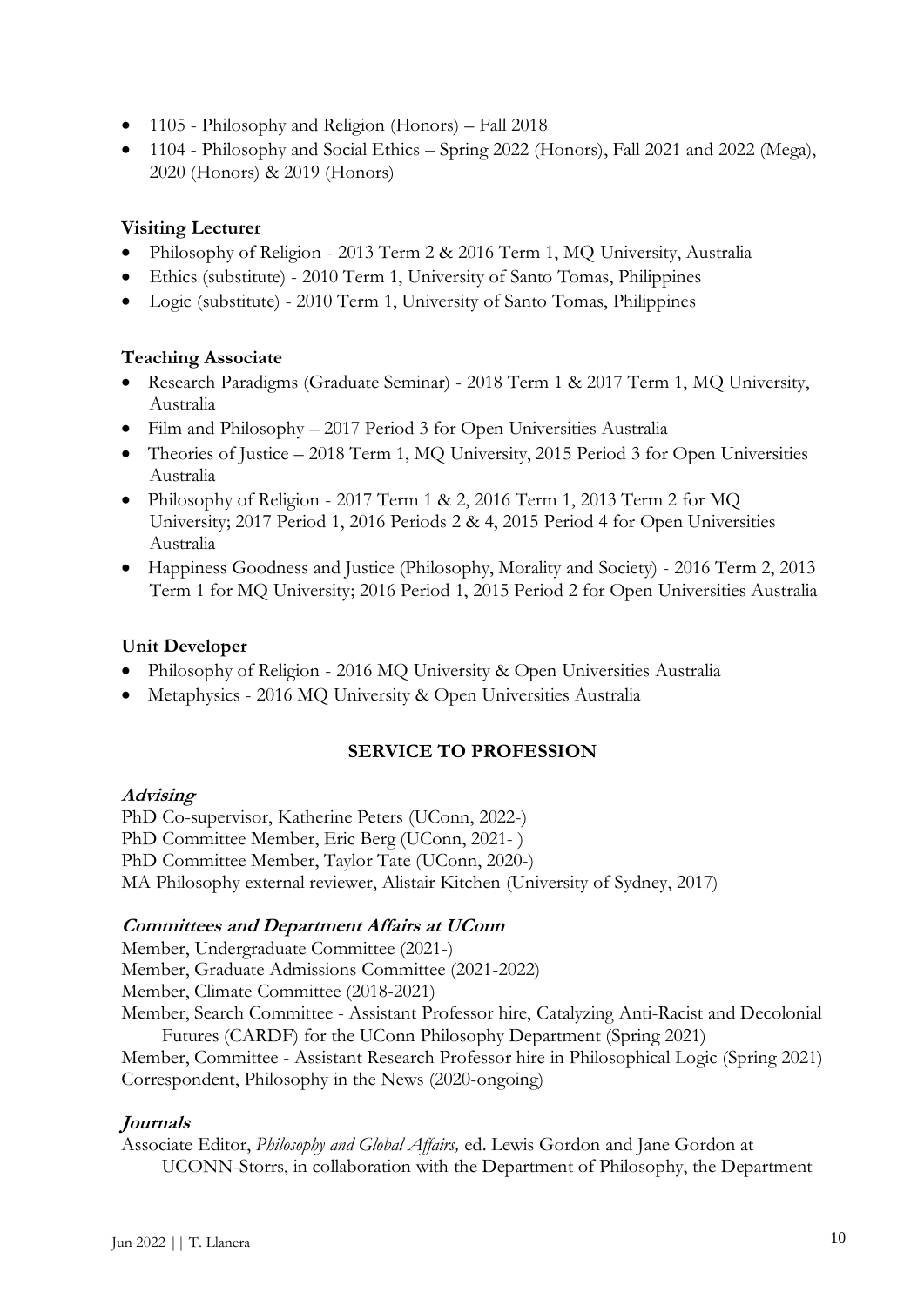of Political Science, and Global Affairs - Dodd Center and the Institute for Human Rights (2020-onwards)

- Member, International Advisory Board, *Makiling Review* (University of the Philippines Los-Baños College of Arts and Sciences' Department of Humanities)
- Member, International Board of Reviewers, *Augustinian Journal* (University of San Agustin, Iloilo City, Philippines)
- Member, Advisory Board, *PHAVISMINDA: A Journal of Philosophy* (University of San Carlos, Cebu City, Philippines)
- Book Review Editor, *Kritike* (University of Santo Tomas, Philippines, from 2007-2021). *Resigned from position.*

#### **Organizations**

Core Committee, Women Doing Philosophy in the Philippines (2020-)

#### **Reviews and Academic Contributions**

Contributor to firstphilosophy.ca, submitted a description of Linda Martín Alcoff's 2006 book *Visible Identities: Race, Gender and the Self* (Jun 2021)

Academic Advisor, Richard Rorty entry, *Contemporary Literary Criticism* (CLC) Series, Layman Poupard Publishers, LLC (2018)

Book Referee, Routledge

Journal Referee, *Journal of the American Philosophical Association* (Cambridge University Press), *Kritike* (University of Santo Tomas, Philippines); *Scientia* (San Beda College, Philippines); *Philippine Sociological Review* (University of the Philippines)

# **Activities**

Collaborator, *Resentment, Guilt, and Shame Under Patriarchy* (public panel), an ARC/DECRAfunded project organized by Dr. Louise Richardson-Self, in collaboration with Women Doing Philosophy and the Australasian Association of Philosophy. Aug 2021.

- Panel organizer, *Hate and Misogyny Online* with Louise Richardson-Self and Filipa Melo Lopes, (with Kate Manne as keynote), Australasian Association of Philosophy Conference, University of Waikato, New Zealand (Jul 2021)
- Mentor, *Abot-Tanaw* Postgraduate Applications Workshop for Filipina Philosophers, Women Doing Philosophy. Jun 2021.
- Project Leader, *The Brown Babe's Burden and the Global Pandemic,* an intensive workshop for [Women Doing Philosophy](https://www.facebook.com/womendoingphilosophy/?__cft__%5b0%5d=AZXScxdgDJDm7mU3V4eE77IJk458yhoT5WEbcaOWsy-qXTlcf8oMcfc37Zqj76s57wiCzhoWXF658kkFdrDorcBIEJJ534BEGsgaIIviU_1t9T15wuIkYNdarhs5tOC2ucc&__tn__=kK-R) (Oct 2021)
- Workshop Organizer, Combatting Toxic Cultures in Academia Women Doing Philosophy and Beyond the Ghetto (May 2021)
- Organizer, Brown Babes' Burden Series, Women Doing Philosophy (2020)
- Judge, Connecticut High School Ethics Bowl, UConn (2019)
- Session Chair, Intellectual Humility, Religion, and Politics Session, Renewing Public Discourse: HCPL Capstone Workshop, UConn Humanities Institute (2019); Vice Epistemology Conference, UConn Philosophy Department (2019)
- Reading Group Convener, Kate Manne's *Down Girl: The Logic of Misogyny*  Sydney (2018); Hegel - MQ University, Australia (2013); Plato & Kant - University of Santo Tomas, Philippines (2010)
- Discussant, Foundations of Research in Modern European Philosophy: Kant's *Critique of Pure Reason* - MQ University, Australia (2013); Disagreement and Debate: Science, Religion, and Public Discourse – UConn United States (2017)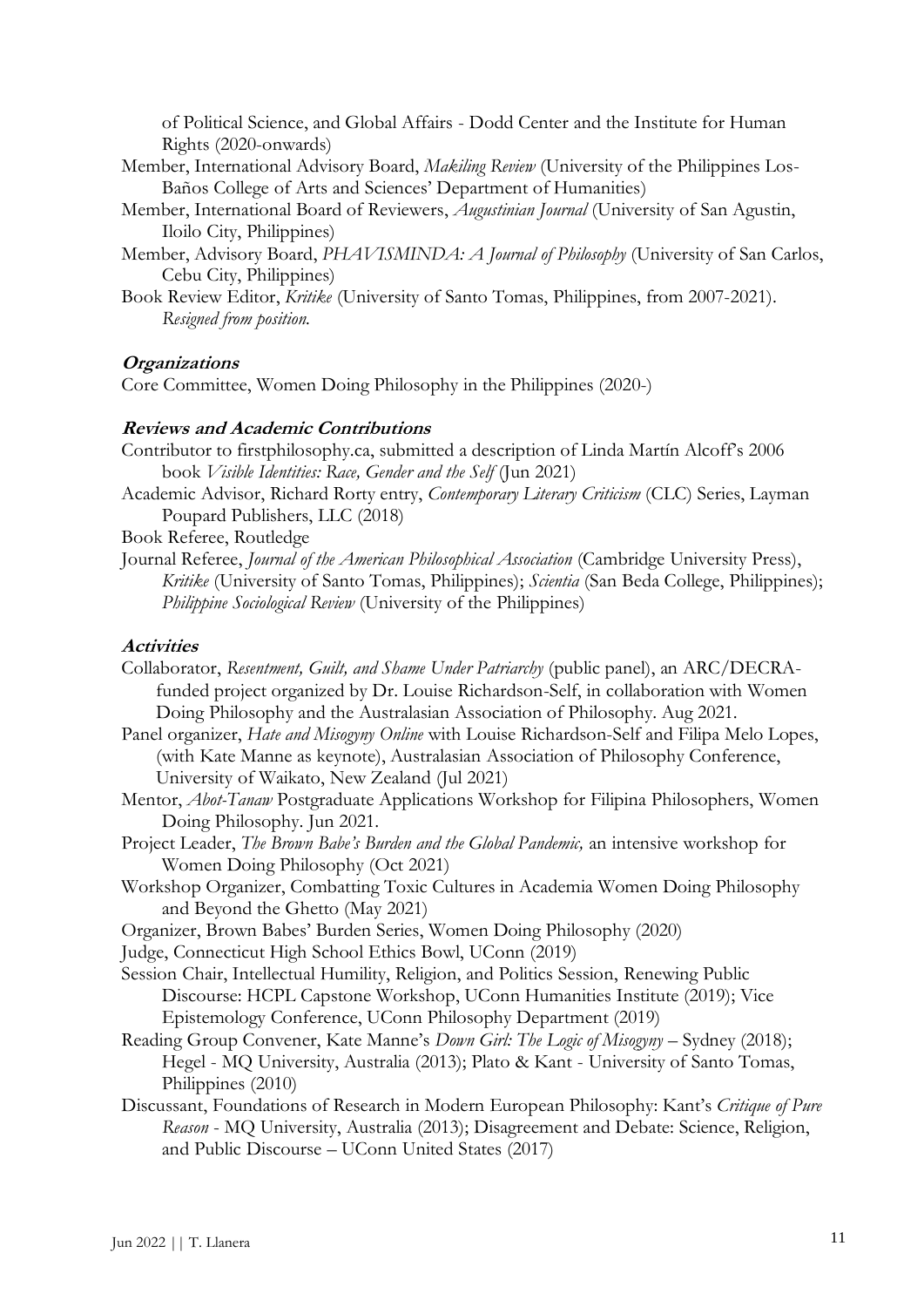Volunteer staff*,* Australasian Society for Continental Philosophy Conference, UNSW, Australia (2015) Committee Chair, Secretariat - Quadricentennial Philosophy Congress, University of Santo Tomas, Philippines (2011)

#### **REFERENCES**

#### **Heather Battaly**

Professor of Philosophy Department of Philosophy University of Connecticut, United States [heather.battaly@uconn.edu](mailto:heather.battaly@uconn.edu)

#### **Jean-Philippe Deranty**

Professor of Philosophy Department of Philosophy Macquarie University, Australia [jp.deranty@mq.edu.au](mailto:jp.deranty@mq.edu.au)

#### **Jane Anna Gordon**

Professor of Political Science and Director of Graduate Studies President of the Caribbean Philosophical Association (2013-2016) Department of Political Science University of Connecticut, United States [jane.gordon@uconn.edu](mailto:jane.gordon@uconn.edu)

#### **Lewis Gordon**

Professor of Philosophy and Africana Studies Head of the Department of Philosophy, University of Connecticut, United States Boaventura de Sousa Santos Chair (2018-2019), University of Coimbra, Portugal Honorary President, Global Center for Advanced Studies Honorary Professor, Unit for the Humanities at Rhodes University (UHURU), South Africa Chairperson of the Awards Committee, Caribbean Philosophical Association [lewis.gordon@uconn.edu](mailto:lewis.gordon@uconn.edu)

#### **Marianne Janack**

John Steward Kennedy Professor of Philosophy Director, Arthur Levitt Public Affairs Center Hamilton College, New York, United States President, The Richard Rorty Society (2017-2019) [mjanack@hamilton.edu](mailto:mjanack@hamilton.edu)

#### **Michael Patrick Lynch**

Board of Trustees Distinguished Professor of Philosophy Director, UConn Humanities Institute Director, New England Humanities Consortium University of Connecticut, United States [mplynch@uconn.edu](mailto:mplynch@uconn.edu)